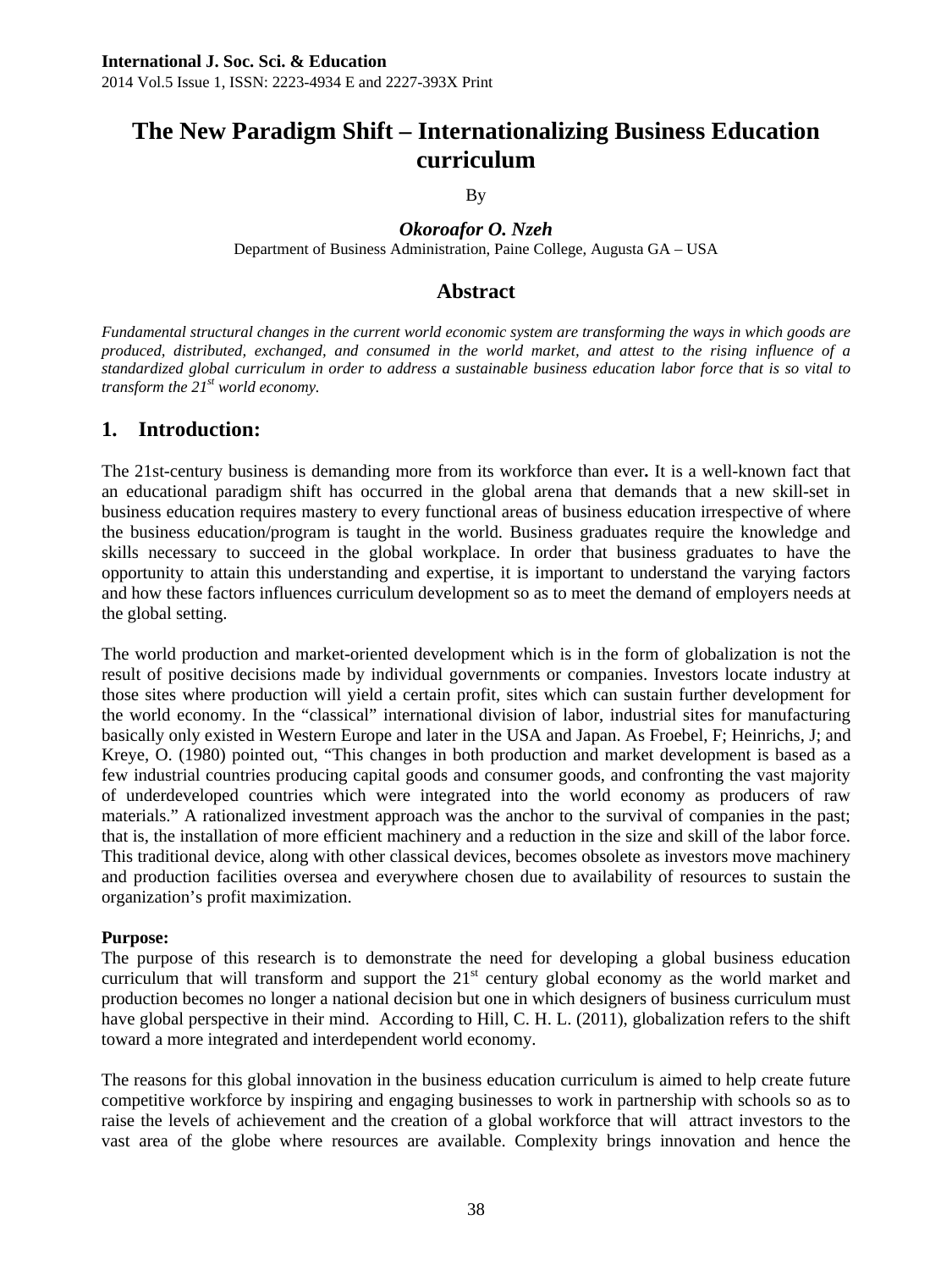stakeholders such as the students, educators, and the investors will all come together to create a new business education curriculum that will sustain the  $21<sup>st</sup>$  century world economy. This new dimension of innovation to curriculum in business education will help to educate individuals to become skilled employees who can contribute meaningfully to the overall effectiveness both in academia and in the corporate world.

It is therefore on the basis of this; that the researcher attempt to examine, compare and contrast the business education curriculum, the standards, and the criteria of business programs offered through various accreditation agencies at the national and international level. Such agencies include but not limited to: Accreditation Counsel of Business Schools and Programs (ACBSP), Association to Advance Collegiate Schools of Business (AACSB), and the International Assembly for Collegiate Business Education (IACBE). Further the researcher delve deep and selected some regional economic blocks who are major players in the current global market and production centers in the global economy.

## **2. Literature Review:**

There are remarkable fundamental changes in the world economy as we witness the migration in the workforce and a shift to more integrated world economy. In this integration process of the global economy, business education is undergoing experiences of accountability issues by ensuring that business schools/programs are producing a global workforce that will sustain the world economy in the 21<sup>st</sup>.

Robert Reich (1992) sets the tone on this global production and the world economic system this way:

"*We are living through a transformation that will rearrange the politics and economies of the coming century. There will be no national products, no national corporations, no national industries. There will no longer be national economies as we understand them. All that will remain within national boundaries are people. Each nation's main political goal will be to cope with the forces of the global economy which bestow greater wealth on the skilled and insightful and consign the less skilled to a declining standard of living."*

It was a consequence of these new conditions that various countries and companies were forced to tailor their policies and profit-maximizing strategies to these new conditions (i.e., the requirements of the world market for industrial sites). These complex changes in the national productive relations and the global restructuring affecting the global business education according to this researcher, should be correctly analyzed as the process of incorporating these new emerging economies through business education curriculum and integrating them to be a part of productive reservoir of labor force that will sustain the global economy in the  $21<sup>st</sup>$  century.

Too often curriculum from Western Countries, USA/ developed countries are copied to emerging countries without regard of the foreign economic, political, or cultural setting. To the sponsors of that program, what is working in Western countries should work for these emerging economies. There should be a need for a global education but still looking local. As I have said earlier, the coverage of main Common Professional Components (CPC) courses for business education should have a universal standard for all schools of business while the concentration areas should be designed to address those local needs and content. Recruitment of students and the evaluation of faculty credentials to meet doctoral and professional qualification as needed by accreditation agencies should be addressed and further adequate infrastructure must be adopted to ensure that educators deliver the right material and skill to the graduates of the business program.

Appropriate coverage of core business courses falls on the following areas and are universally accepted as each graduate should have a business experience in the topical/Common Professional Component skill but may differ in major areas as each local, regional or country must design the major concentration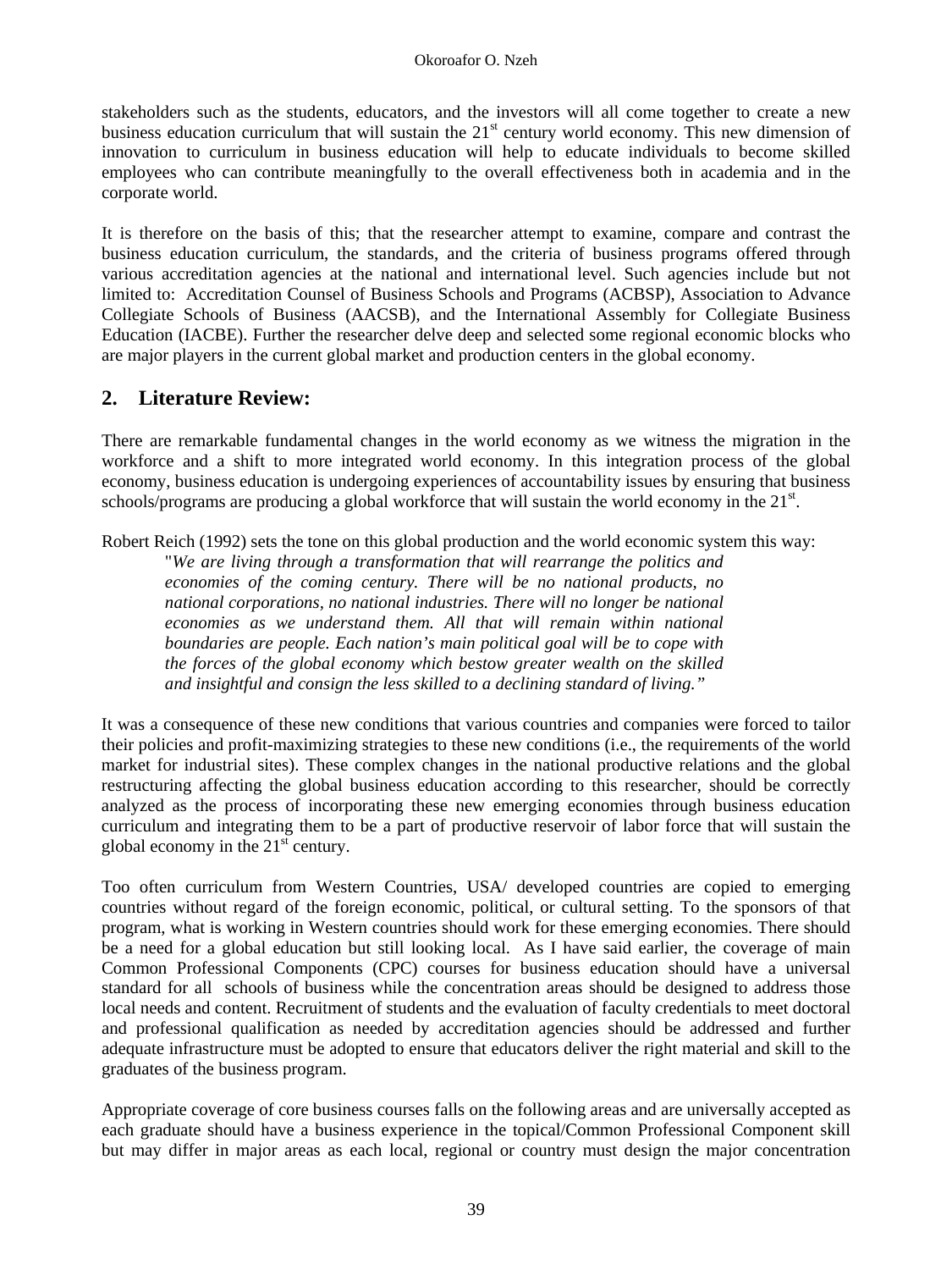according to their local needs. However, at best each business program accrediting agency as pointed earlier such as ACBSP, AACSB, and IACBE below show consistence common standard and curriculum development pattern – Figure (s) 1-3 which will serve as a model for a universal business education curriculum acceptable in business schools.

### **Figure 1: IACBE CPC**

Academic quality in undergraduate business programs requires coverage of the key content areas of business. Thus, the Common Professional Component (CPC) topical areas, as outlined below, should be adequately covered within the content of new undergraduate business programs.

- A. Accounting (ACT)
- B. Marketing (MKT)
- C. Finance (FIN)
- D. Management
	- 1. Management Principles (MGT)
	- 2. Organizational Behavior (OB)
	- 3. Human Resource Management (HRM)
	- 4. Operations Management (OM)
- E. Economic/Social/Legal Environment
	- 1. Legal Environment of Business (LAW)
	- 2. Economics (ECN)
	- 3. Business Ethics (ETH)
- F. Decision-Support Tools
	- 1. Information Systems (IS)
	- 2. Quantitative Methods/Statistics (QM)
- G. Global Dimensions of Business (GLOB)
- H. Integrative Experience (INT), such as:
	- 1. Strategic Management/Business Policy
	- 2. Required Internship
	- 3. Capstone Experience (an experience that enables a student to demonstrate the capacity to synthesize and apply knowledge in an organizational context, such as a thesis, project, comprehensive examination or course, etc.)

Source: IACBE – New Program Accreditation Manual, January 2012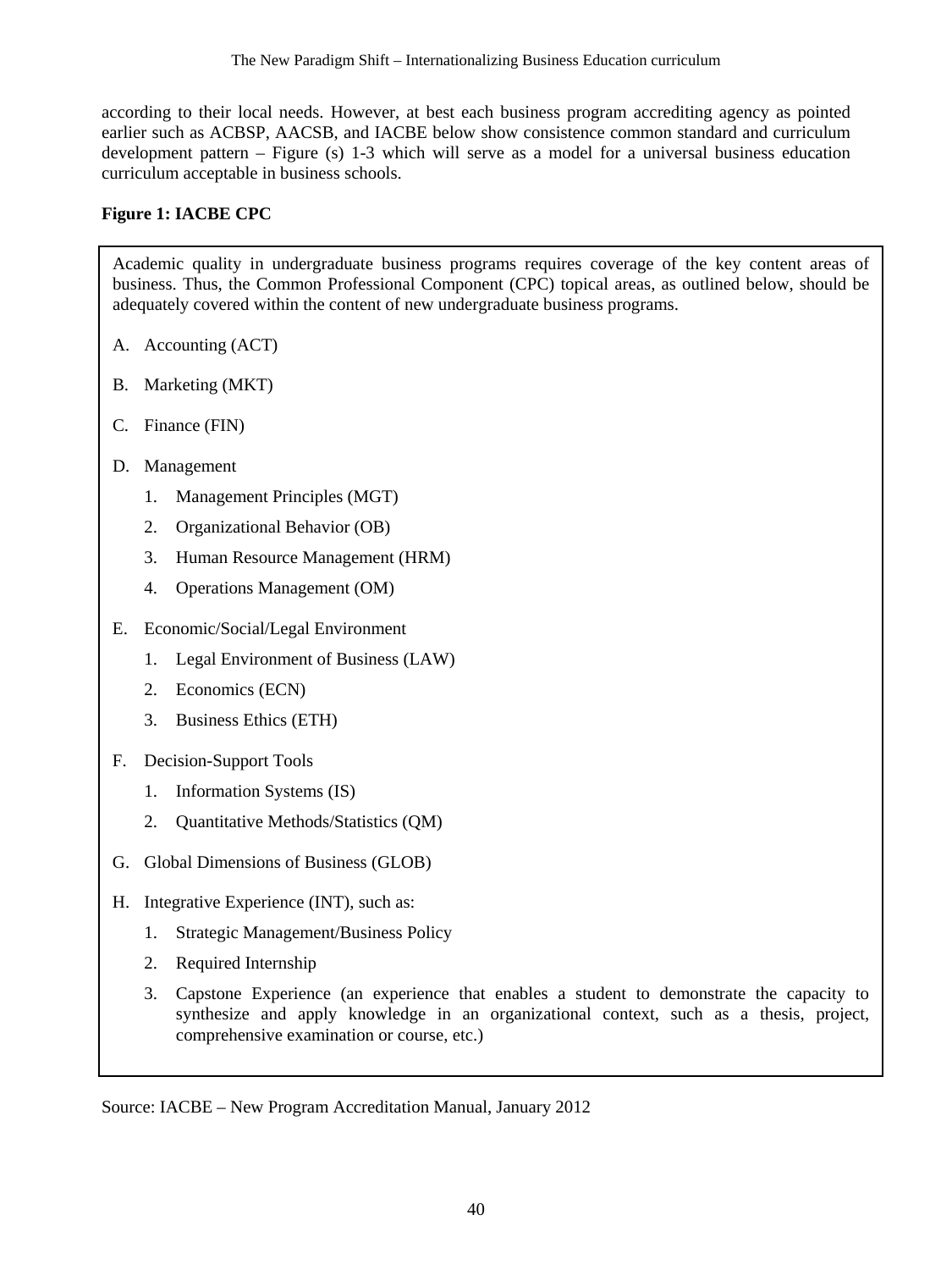### **Figure 2: ACBSP – CPC**

### **UNDERGRADUATE COMMON PROFESSIONAL COMPONENT: ACBSP**

- 1) Functional Areas
	- a) Marketing
	- b) Business Finance
	- c) Accounting
	- d) Management, including Production and Operations Management,

Organizational Behavior, and Human Resource Management

- 2) The Business Environment
	- a) Legal Environment of Business
	- b) Economics
	- c) Business Ethics
	- d) Global Dimensions of Business
- 3) Technical Skills
	- a) Information Systems
	- b) Quantitative Techniques/Statistics
- 4) Integrative Areas
	- a) Business Policies OR
	- b) A comprehensive or integrating experience that enables a student to demonstrate the capacity to synthesize and apply knowledge from an organizational perspective.

Source: ACBSP Standard 6.1.3 Undergraduate Common Professional Component (CPC)

## **Figure 3: AACSB CPC**

### **UNDERGRADUATE COMMON PROFESSIONAL COMPONENT**

- Global, environmental, political, economic, legal, and regulatory context for business.
- Individual ethical behavior and community responsibilities in organizations and society.
- Management responsiveness to ethnic, cultural, and gender diversity.
- Statistical data analysis and management science as they support decision-making processes throughout an organization.
- Information acquisition, management, and reporting for business (including information management and decision support systems for accounting, production, distribution, and human resources).
- Creation of value through the integrated production and distribution of goods, services, and information (from acquisition of materials through production to distribution of products, services, and information).
- Group and individual dynamics in organizations.
- Human resource management and development.
- Finance theories and methods; financial reporting, analysis, and markets.
- Strategic management and decision-making in an integrative organizational environment.
- Other management-specific knowledge and skills as identified by the school.

*Source: www.aacsb.edu/* - AACSB*The Undergraduate Common Professional Component (CPC):*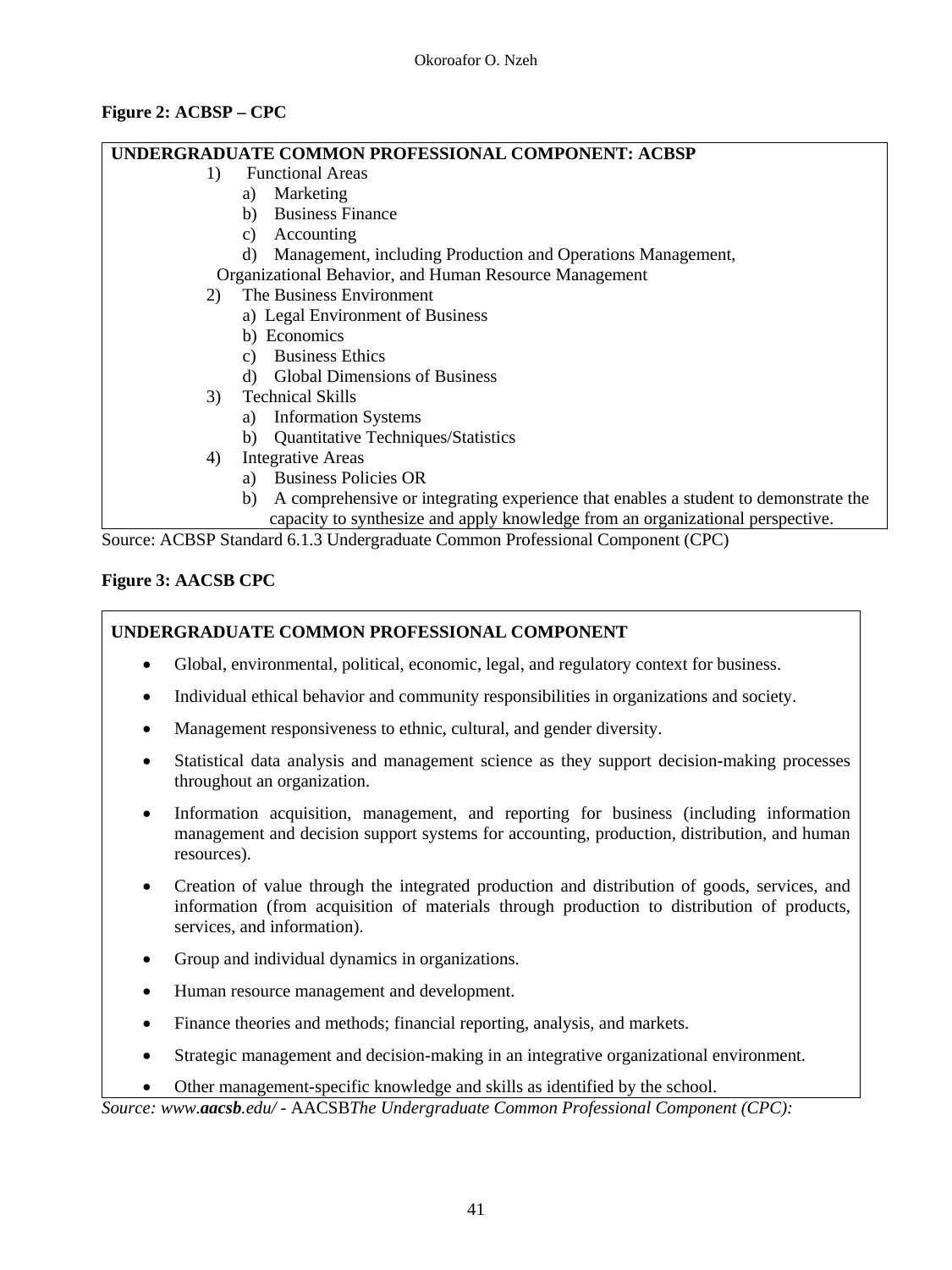### **Global Business Curriculum Choices through AACSB, ACBSP, and IACBE Agencies:**

Accreditation indicates that program has achieved an appropriate level of organizational proficiency and that it has reliable mechanisms in operation to continually improve the quality of services it delivers. According to Brink, K. E. and Smith, C. (2012) attaining and maintaining accreditation can be a costly endeavor depending on the agencies' mission and goal. For example the Accreditation Council for Business Schools and Programs (ACBSP), the association to Advance Collegiate Schools of Business (AACSB), and the International Assembly for Collegiate Business Education (IACBE) differ with respect to the cost of accreditation and the rigidity and rigor of their accreditation guidelines. Brink, K. E. and Smith C. found that public institutions are more likely to have AACSB-accredited business programs, whereas private institutions are more likely to have ACBSP- or IACBE-accredited business programs. Those differences makes accreditation competitive but must demonstrate first that we have an international standard that colleges and universities can adopt to design and develop a curriculum that will train and provide skill to the graduates that will satisfy the employers demand for qualified labor force as they locate their businesses anywhere in the globe.

### **Table 1: Comparative Analysis of Major National/International Business Education Accrediting Agencies: CPC Topical**

| <b>CPC</b> Topical      | CPC                                            | <b>AGENCIES</b> |              |              |  |
|-------------------------|------------------------------------------------|-----------------|--------------|--------------|--|
|                         |                                                | <b>ACBSP</b>    | <b>IACBE</b> | <b>AACSB</b> |  |
|                         |                                                |                 |              |              |  |
| Functional              | Marketing                                      | $\mathbf{X}$    | $\mathbf X$  | X            |  |
| Areas                   | <b>Business Finance Accounting</b>             |                 |              |              |  |
|                         | Management                                     |                 |              |              |  |
|                         |                                                |                 |              |              |  |
| The Business            | <b>Legal Environment of Business</b>           | X               | X            | X            |  |
| Environment             | Economics                                      |                 |              |              |  |
|                         | <b>Business Ethics</b>                         |                 |              |              |  |
|                         | <b>Global Dimensions of Business</b>           |                 |              |              |  |
|                         |                                                |                 |              |              |  |
| <b>Technical Skills</b> | <b>Information Systems</b>                     | X               | X            | X            |  |
|                         | Quantitative Techniques/Statistics             |                 |              |              |  |
|                         |                                                |                 |              |              |  |
| Integrative             | <b>Business Policies OR</b>                    | X<br>X          |              | X            |  |
| Areas                   | A comprehensive or integrating experience that |                 |              |              |  |
|                         | enables a student to demonstrate the capacity  |                 |              |              |  |
|                         | to synthesize and apply knowledge from an      |                 |              |              |  |
|                         | organizational perspective.                    |                 |              |              |  |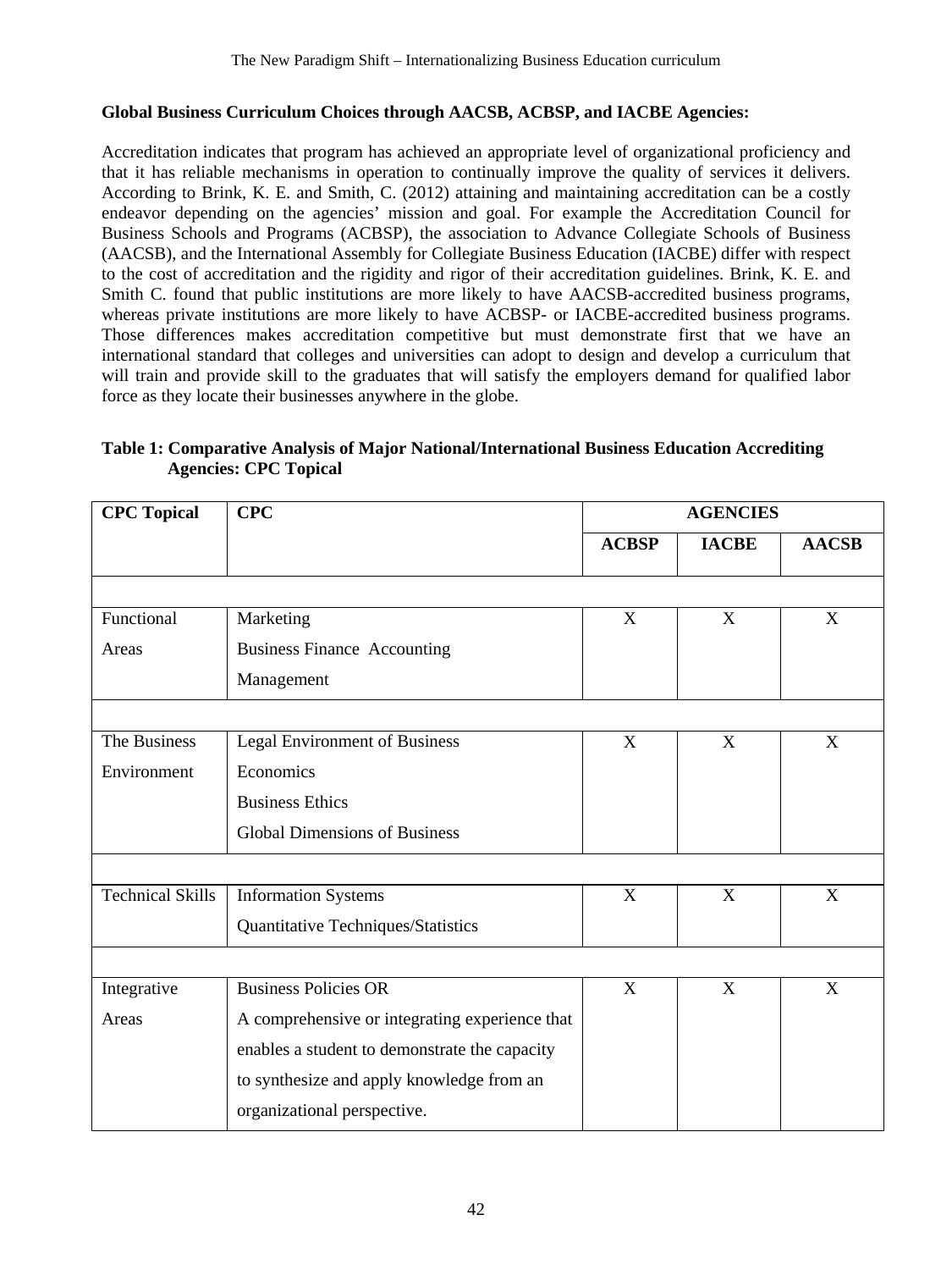Table 1: Comparative Analysis of Major National/International Business Education Accrediting Agencies below shows overall coverage in all CPC areas by major accrediting agencies namely: ACBSP, AACSB and IACBE at the national/international level. The table demonstrates similarity and consistence in all coverage of major CPC areas in business education.

### **The Sub-Saharan Business Education Curricula Experience:**

Business education is crucial in emerging economies because competitive industries demand leadership from skilled knowledgeable managers. Thus, by advocating global business education curriculum we have a lot to give and to learn from these economies. Therefore, the central issue of this research is how we integrate business education curriculum into global standard yet retaining its local contributions to business education. These are the following questions that designers of business curriculum at the global level should address:

- 1. How can business schools and other providers meet these needs?
- 2. What curricula and pedagogical approach will work best in these diverse economies?
- 3. Is there a role for business schools to create entrepreneurial cultures or drive economic reforms?
- 4. To what extent should schools develop corporate partnerships and collaborate across borders to deliver education

By addressing these and other questions, this research work substantially enhances our internationalization of business education that will sustain the labor force for the global economy in the  $21<sup>st</sup>$  century.

The following regions of the world such as sub-Saharan Africa, Asia sub-region and Latin America are taken into consideration for this analysis. The reason is obvious; these areas have the promise to sustain the world economy given the growth of global businesses in that region of the world. In fact, these regions of the world if integrated through business education curriculum, will add valuable economic opportunity for businesses in the  $21<sup>st</sup>$  century.

Alon, I., McIntyre J. R., (2006) made the following observations: business curricula should be locally relevant; students and faculty qualifications must be appropriately matched with business program; and adequate educational resources and physical infrastructure are necessary to provide high-quality business education. Despite the lower per capita G.D.P., emerging markets have received an increasing share of investment and trade due in part of their growing economies.

The tables (2-4) shows, Examples of University Networks with Significant Presence in Africa that demonstrate the effort of sub-Saharan African countries readiness to be incorporated into a standardized universal business education curriculum.

This initiative in achieving economic reliance and participation in the global economy will provide graduates with leadership skill and work force needed for the global economy. Businesses and corporate sponsors should encourage this development as this will help in addressing the leadership and skill-sets needed by employers in this part of the region.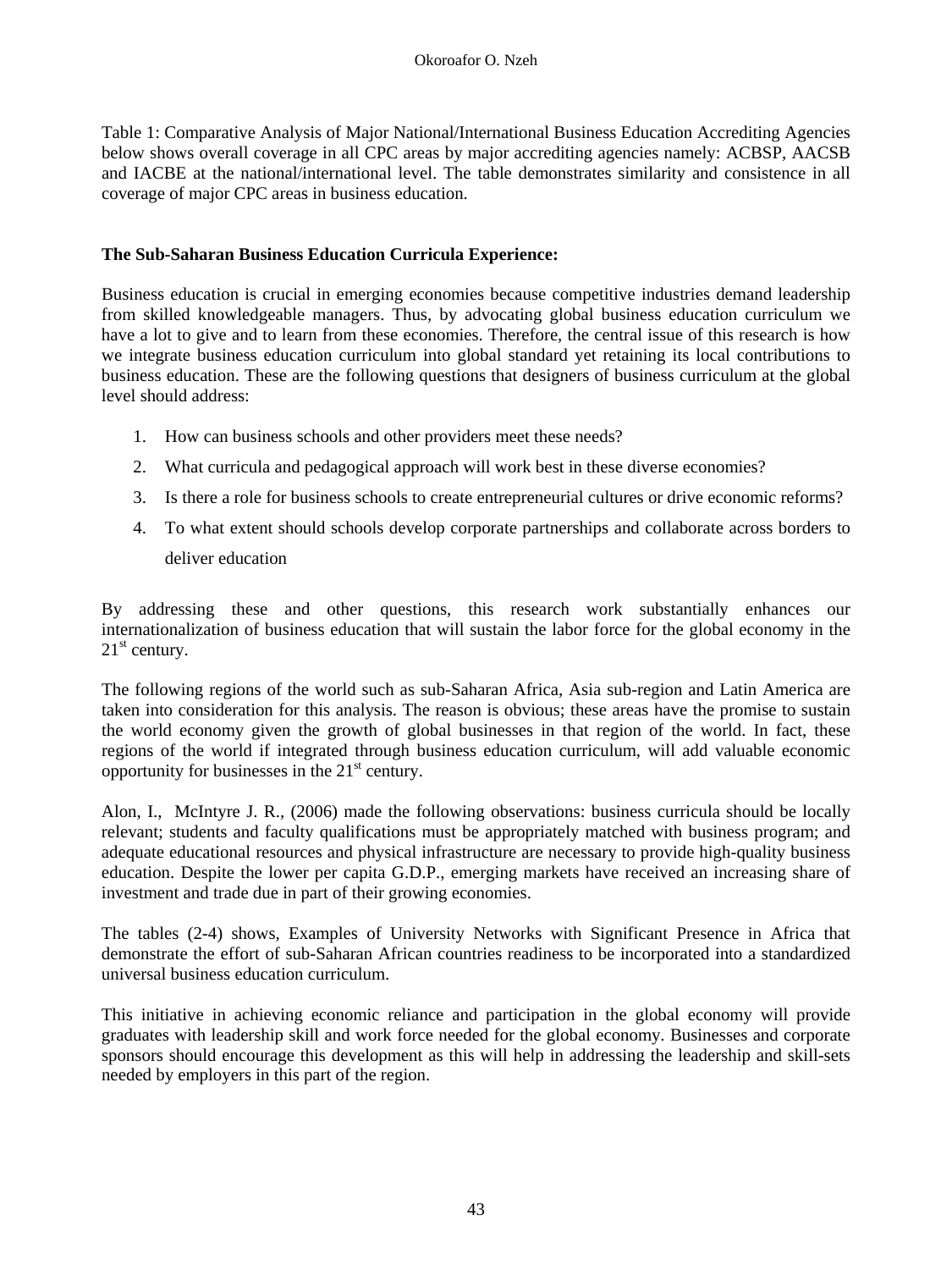| <b>NETWORK</b>                                                           | <b>HDQTRS</b>   | <b>FIELD OF</b><br><b>STUDY</b>        | <b>MEMBER COUNTRIES</b>                                                                                                                                                                                                                                                                                                                                                                                                                                                                                                                                                                                                                                                                          | <b>DESCRIPTION</b>                                                                                                                                                                                                                                                                                                                                                                                                                                                                                                                                                                                                                                                                                                   |
|--------------------------------------------------------------------------|-----------------|----------------------------------------|--------------------------------------------------------------------------------------------------------------------------------------------------------------------------------------------------------------------------------------------------------------------------------------------------------------------------------------------------------------------------------------------------------------------------------------------------------------------------------------------------------------------------------------------------------------------------------------------------------------------------------------------------------------------------------------------------|----------------------------------------------------------------------------------------------------------------------------------------------------------------------------------------------------------------------------------------------------------------------------------------------------------------------------------------------------------------------------------------------------------------------------------------------------------------------------------------------------------------------------------------------------------------------------------------------------------------------------------------------------------------------------------------------------------------------|
| African<br>Managemen<br>t<br>Education<br>Network<br>(AMEN)              | Ghana           | Manage-<br>ment<br>sciences            | Ghana Institute of Management and Public<br>Administration (GIMPA); - Lagos Business<br>School; - Graduate School of Business, University<br>of Stellenbosch; - Gordon Institute of Business<br>Science (GIBS), Johannesburg; - School of<br>Business Administration, United States<br>International University, Nairobi; - Institut<br>Superieur de Management, Senegal                                                                                                                                                                                                                                                                                                                         | AMEN has three principal<br>objectives. The first is to raise the<br>standard of management education<br>of its own members, in terms of<br>overall quality as well as relevance<br>to African conditions. To this end,<br>AMEN will draw upon its existing<br>links with international business<br>schools and accrediting bodies to<br>develop better programs and to<br>promote research. The second is to<br>upgrade staff skills and teaching<br>materials, through international<br>and regional exchanges, as well as<br>joint courses. The third is to<br>strengthen links with clients, in<br>business and the public sector                                                                                |
| African<br>Virtual<br>Open<br>Initiatives<br>and<br>Resources<br>(AVOIR) | South<br>Africa | <b>ICT</b>                             | Catholic University of Mozambique - Eduardo<br>Mondlane University CIUEM, Mozambique -<br>Jomo Kenyatta University of Agriculture and<br>Technology, Kenya - Makerere University,<br>Uganda – Nelson Mandela Metropole University,<br>South Africa - Peninsula Technikon, South Africa<br>- Universite Cheikh Anta Diop de Dakar, Centre<br>de calcul informatique, Senegal - University of<br>Dar es Salaam, Tanzania - University of Ghana -<br>University of Jos, Nigeria - University of Nairobi,<br>Kenya - University of<br>Port Elizabeth, South Africa - University of the<br>Western Cape, South Africa                                                                                 | The African Virtual Open<br>Initiatives and Resources<br>(AVOIR) project is an effort to<br>unify software developers,<br>educational specialists and others<br>in Africa to build capacity to<br>produce educational software<br>while at the same time building<br>software design, development, and<br>support capacity in the higher<br>education sector. African<br>universities are increasingly using<br>the Internet to collaborate and<br>share information<br>and resources. By developing a<br>locally designed, low-cost online<br>Learning Management System<br>derived from an existing FOSS<br>system, AVOIR will give<br>universities a powerful tool for<br>harnessing the educational<br>potential |
| Association<br>οf<br>African<br><b>Business</b><br>Schools               | South<br>Africa | <b>Business</b><br>Adminis-<br>tration | Catholic University of Eastern Africa, Kenya;<br>Ghana Institute of Management and Public<br>Administration, Ghana; Gordon Institute of<br>Business Science, South Africa; Institut Africain<br>de Management, Senegal; Institut Superieur de<br>Management, Senegal; Lagos Business School,<br>Pan African University, Nigeria; NMMU Business<br>School, South Africa; Obafemi Awolowo<br>University, Ile Ife, Nigeria; School for Human<br>Resource and Development, Kenya; Strathmore<br>Business School, Kenya; Turfloop Graduate<br>School of Leadership, South Africa; UNISA<br>Graduate School of Business Leadership, South<br>Africa; United States International University,<br>Kenya, | To promote excellence in business<br>and management education in<br>Africa by supporting graduate<br>business schools through capacity<br>building, collaboration and quality<br>improvement.                                                                                                                                                                                                                                                                                                                                                                                                                                                                                                                        |

## **Table 2: University Networks With Significant Presence of Business Education In Africa**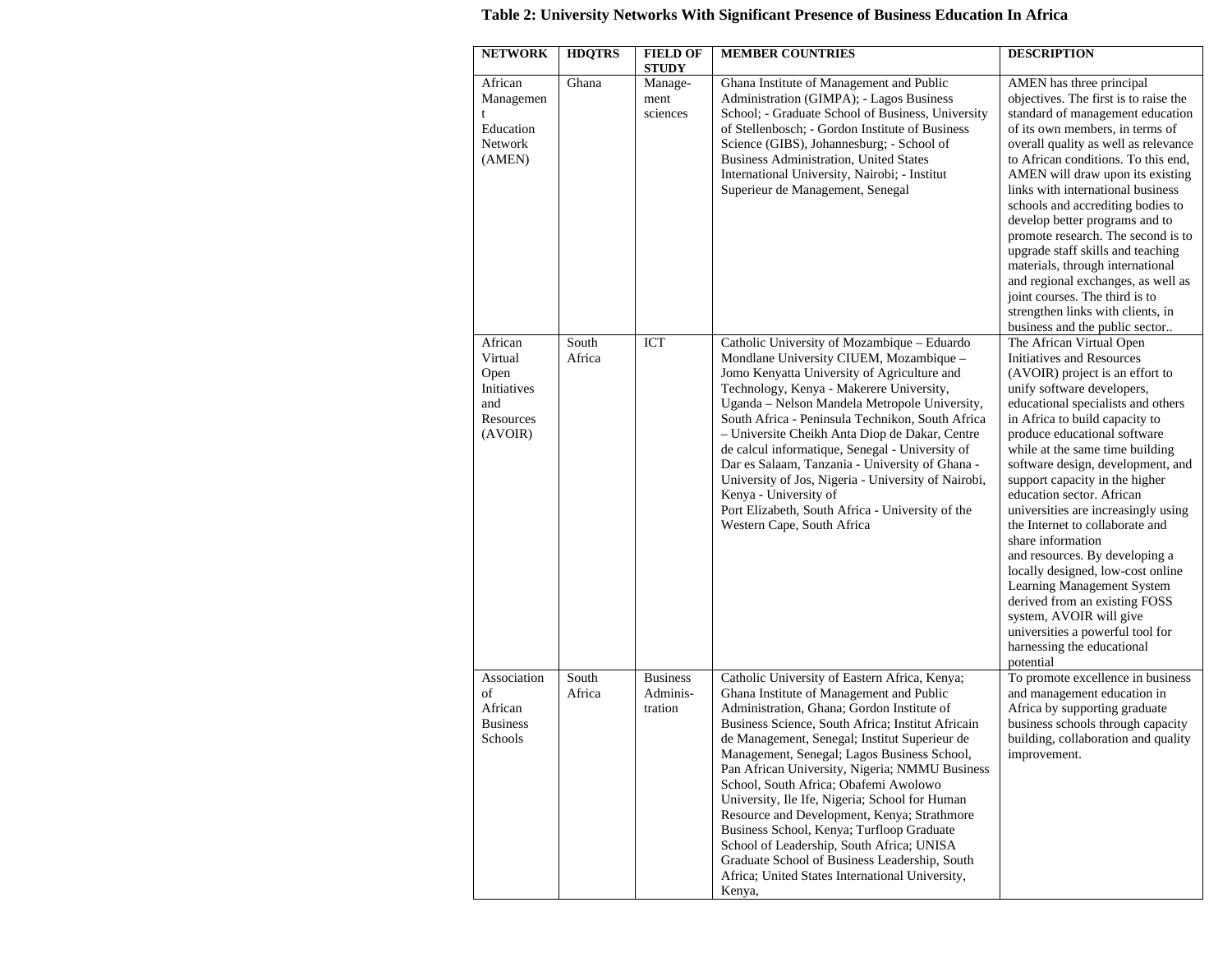| <b>NETWOR</b>                                                                          | <b>HDQTRS</b> | <b>FIELD OF</b>                        | <b>MEMBER COUNTRIES</b>                                                                                                                                                                                                                                                                                                                                                                                                                                                                                                                                                                                                                                                                                                                                                                                                                                                                                                                                                                                                                                                                                                                                                                                                                                                                                                                                                                                                                                                                                                                               | <b>DESCRIPTION</b>                                                                                                                                                                                                                                                                                                                                                                                                                                                                                                                                                                                                                                                                                                                                                                                                                                                                                                                                       |
|----------------------------------------------------------------------------------------|---------------|----------------------------------------|-------------------------------------------------------------------------------------------------------------------------------------------------------------------------------------------------------------------------------------------------------------------------------------------------------------------------------------------------------------------------------------------------------------------------------------------------------------------------------------------------------------------------------------------------------------------------------------------------------------------------------------------------------------------------------------------------------------------------------------------------------------------------------------------------------------------------------------------------------------------------------------------------------------------------------------------------------------------------------------------------------------------------------------------------------------------------------------------------------------------------------------------------------------------------------------------------------------------------------------------------------------------------------------------------------------------------------------------------------------------------------------------------------------------------------------------------------------------------------------------------------------------------------------------------------|----------------------------------------------------------------------------------------------------------------------------------------------------------------------------------------------------------------------------------------------------------------------------------------------------------------------------------------------------------------------------------------------------------------------------------------------------------------------------------------------------------------------------------------------------------------------------------------------------------------------------------------------------------------------------------------------------------------------------------------------------------------------------------------------------------------------------------------------------------------------------------------------------------------------------------------------------------|
| K<br>Global<br><b>Business</b>                                                         | <b>USA</b>    | <b>STUDY</b><br>Management<br>sciences | Africa: Gordon Institute of Business Science,<br>Lagos Business School, University of<br>Stellenbosch Business School, Wits Business<br>School. Asia: Indian Institute of Management,<br>Ahmedabad; Lahore University of Management<br>Sciences. Europe: BI Norwegian School of<br>Management, Copenhagen Business School,<br>HEC Paris School of Management, IESE<br>Business School, IMD Business School,<br>INSEAD, London Business School, SDA<br>Bocconi School of Management, Stockholm<br>School of Economics, Umeå School of Business<br>and Economics, University of St. Gallen. North<br>America: Babson College, Columbia Business<br>School, Darden Graduate School of Business,<br>Administration, University of Virginia, Fuqua<br>School of Business, Duke University, Haas<br>School of Business, University of California,<br>Berkeley, Harvard Business School, Kellogg<br>School of Business, Northwestern University;<br>Kenan-Flagler Business School, University of<br>North Carolina at Chapel Hill, Leonard N. Stern<br>School of Business, New York University, MIT<br>Sloan School of Management, Robert H. Smith<br>School of Business, University of Maryland,<br>Ross School ofBusiness, University of<br>Michigan, Stanford Graduate School of<br>Business, Thunderbird School of Global<br>Management, Tuck School of Business at<br>Dartmouth, UCLA Anderson School of<br>Management, University of Chicago Booth<br>School of Business, Wharton School,<br>University of Pennsylvania, Yale School of<br>Management. | Successful national development requires<br>well-trained leaders and managers in all<br>areas of society and GBSN believes<br>business<br>schools are uniquely poised to deliver the<br>necessary talent. Through its highly<br>innovative approach to development,<br>which combines international expertise<br>with local know-how, GBSN harnesses<br>the power of networks to tackle the<br>issues of poor human capacity in the<br>developing world. This is accomplished<br>by organizing collaborative professional<br>activities between faculty from top global<br>business schools and local faculty, while<br>strengthening links between local<br>management schools, the private sector,<br>and international organizations. These<br>relationships form a hub for the creation<br>of new<br>deas and the dissemination of<br>knowledge, engaging GBSN and its<br>network members in all aspects of<br>business and management<br>education. |
| Institute of<br><b>Statistics</b><br>and<br>Applied<br>Economics<br>(ISAE)             | Uganda        | Economics<br>and Statistics            | The present core group countries in this<br>regional cooperation scheme include: Uganda,<br>Botswana, Kenya, Lesotho, Malawi, Swaziland,<br>Tanzania,<br>Zambia and Zimbabwe.                                                                                                                                                                                                                                                                                                                                                                                                                                                                                                                                                                                                                                                                                                                                                                                                                                                                                                                                                                                                                                                                                                                                                                                                                                                                                                                                                                         | The Institute of Statistics and Applied<br>Economics (ISAE) was established as an<br>autonomous institute within the legal<br>framework of Makerere University,<br>Kampala in July 1969 to provide<br>facilities for the high level professional<br>training of personnel in Statistics and<br>Applied Economics to meet the urgent<br>needs of Uganda, other countries of East<br>Africa, as well as other English-speaking<br>countries.                                                                                                                                                                                                                                                                                                                                                                                                                                                                                                               |
| Southern<br>and<br>Eastern<br>Africa<br>Policy<br>Research<br>Network<br>(SEAPRE<br>N) | Namibia       | Economics<br>policy                    | Botswana Institute for Development Policy<br>Analysis (BIDPA) - Development Policy<br>Research Unit DPRU), South Africa - Economic<br>Policy Research<br>Centre (EPRC), Uganda - Economic and Social<br>Research Foundation (ESRF), Tanzania -<br>Institute of Economic and Social Research<br>(INESOR), Zambia - Institute of Policy<br>Analysis and Research (IPAR), Kenya -<br>Namibian Economic Policy Research Unit<br>NEPRU), Namibia                                                                                                                                                                                                                                                                                                                                                                                                                                                                                                                                                                                                                                                                                                                                                                                                                                                                                                                                                                                                                                                                                                           | The Southern and Eastern Africa Policy<br>Research Network (SEAPREN) is a<br>network of six research institutions<br>engaged in strengthening policy analysis<br>in their home countries. Regional and<br>International Trade, Governance,<br>Economic Growth and Industry, Capacity<br>Building are focal areas.                                                                                                                                                                                                                                                                                                                                                                                                                                                                                                                                                                                                                                        |

## **Table 3: Examples of university networks with significant presence of business education in Africa**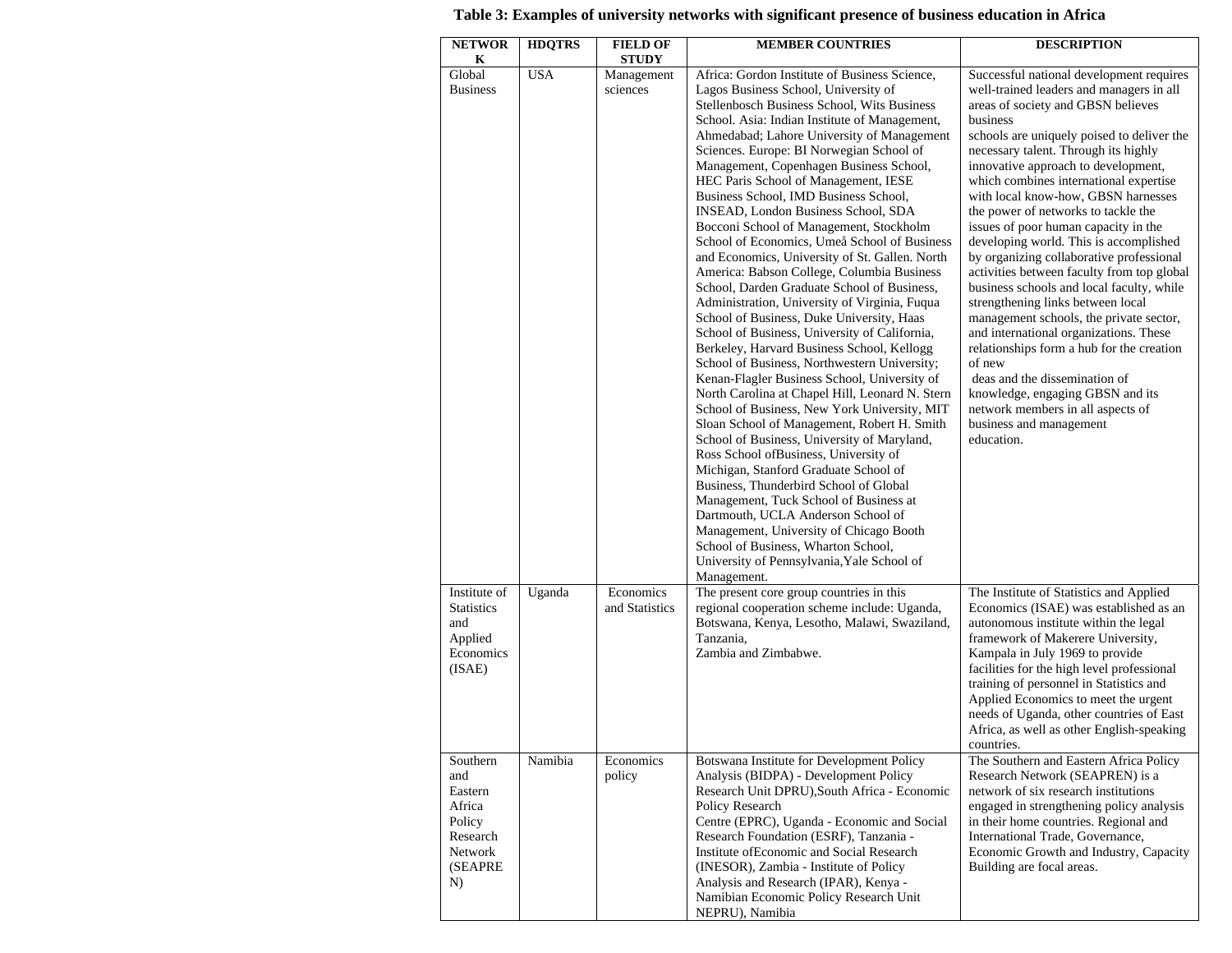| <b>NETWORK</b>                                                                                                                                    | <b>HEADQ</b><br><b>UAR</b><br>-TERS | <b>FIELD OF</b><br><b>STUDY</b> | <b>MEMBER COUNTRIES</b>                                                                                                                                                                                                                                                                                                                                                                                                                                                                                                                                                                                                                                                                                                                                                                                                                                                                                                                 | <b>DESCRIPTION</b>                                                                                                                                                                                                                                                                                                                                                                                                                                                                                                                                                                                                                                                                                                                                                                                                                                                            |
|---------------------------------------------------------------------------------------------------------------------------------------------------|-------------------------------------|---------------------------------|-----------------------------------------------------------------------------------------------------------------------------------------------------------------------------------------------------------------------------------------------------------------------------------------------------------------------------------------------------------------------------------------------------------------------------------------------------------------------------------------------------------------------------------------------------------------------------------------------------------------------------------------------------------------------------------------------------------------------------------------------------------------------------------------------------------------------------------------------------------------------------------------------------------------------------------------|-------------------------------------------------------------------------------------------------------------------------------------------------------------------------------------------------------------------------------------------------------------------------------------------------------------------------------------------------------------------------------------------------------------------------------------------------------------------------------------------------------------------------------------------------------------------------------------------------------------------------------------------------------------------------------------------------------------------------------------------------------------------------------------------------------------------------------------------------------------------------------|
| African<br>Economics<br>Research<br>Consortiium<br>(AERC)                                                                                         | Nairobi                             | Economics                       | University of Benin (Nigeria), University<br>of Botswana,<br>University of Cape Coast (Ghana),<br>University of Cape Town (RSA),<br>University of Cocody (Cote d'Ivoire),<br>University of Dar es Salaam (Tanzania),<br>University of Ghana, University of Ibadan<br>(Nigeria), University of Liberia,<br>University of Namibia, University of<br>Nairobi (Kenya), University of Malawi,<br>University of Mauritius, University of<br>Swaziland, University of Sierra Leone,<br>University of Witwatersrand (RSA),<br>University of Yaounde II (Cameroon),<br>University of Zambia, University<br>of Zimbabwe, Addis Ababa University<br>(Ethiopia), Egerton University, (Kenya),<br>Eduardo Mondlane University<br>(Mozambique), Kwame Nkurumah<br>University of Science and Technology<br>(Kumasi, Ghana), Kenyatta University<br>(Kenya), Moi University (Kenya),<br>Makerere University (Uganda), National<br>University of Lesotho | AERC's principal objective is to<br>strengthen local capacity for conducting<br>independent, rigorous inquiry into<br>problems pertinent to the management<br>of economies in sub-Saharan Africa. It<br>offers a collaborative masters program<br>in economics and a more recently<br>established collaborative PhD program.<br>AERC is building an electronic network<br>among the universities participating in<br>the collaborative PhD and MA<br>programmes. This is aimed at<br>facilitating information sharing and<br>improved access to world resource<br>centres. The impact of the AERC<br>network of researchers and institutions<br>depends on the continued strengthening<br>the professional stature of its members,<br>providing enhanced credibility with<br>policy makers and their ability to<br>contribute solutions to national and<br>regional problems. |
| <b>African Network</b><br><b>Operators Group</b><br>(AfNOG)                                                                                       | Ghana                               | Information<br>Technology       | Operators of African based electronic<br>networks                                                                                                                                                                                                                                                                                                                                                                                                                                                                                                                                                                                                                                                                                                                                                                                                                                                                                       | The Africa Network Operators Group is<br>a forum for the exchange of technical<br>information, and aims to promote<br>discussion of implementation issues that<br>require community cooperation through<br>coordination and cooperation among<br>network service providers to ensure the<br>stability of service to end users. The<br>goal of AfNOG is to share experience<br>of technical challenges in setting up,<br>building and running IP<br>networks on the African continent.                                                                                                                                                                                                                                                                                                                                                                                         |
| African Academy<br>of Languages<br>(ACALAN)<br>Panafrican<br>Master's and<br>PhD Project in<br>African<br>languages and<br>Applied<br>Linguistics | Mali                                | Linguistics                     | University of Ibadan and Bamako (West<br>Africa);<br>Yaoundé and Malawi (Central Africa);<br>Addis Ababa<br>(North Africa); Dar es Salaam and Nairobi<br>(East Africa); Cape Town; and Eduardo<br>Mondlane (Southern Africa).                                                                                                                                                                                                                                                                                                                                                                                                                                                                                                                                                                                                                                                                                                           | The aim of the Master's and PhD<br>Project in African languages is to train<br>qualified linguists, language<br>professionals, educators and other<br>practitioners to become<br>specialized in African languages and the<br>application of relevant linguistic theory<br>in the resolution of the issues and<br>challenges that arise in curricular and<br>pedagogical<br>programs. In this regard, we are<br>especially concerned about the<br>facilitation and establishment of mother<br>tongue-based bi/multilingual<br>educational systems on the continent.                                                                                                                                                                                                                                                                                                            |

## **Table 4: Examples of university networks with significant presence of business education in Africa**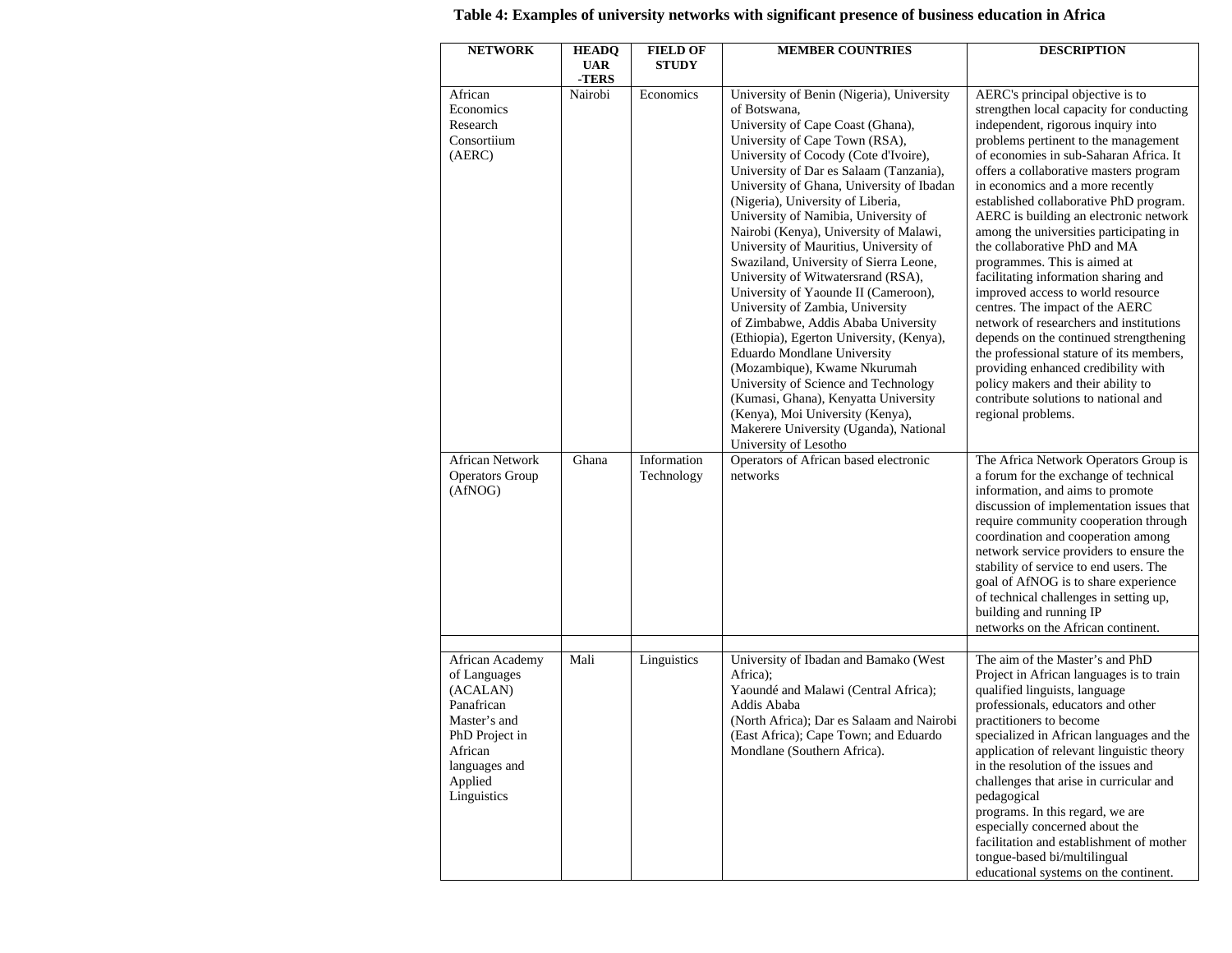### **The China Business Education Curricula Experience:**

The business program in China is a carefully integrated combination of general education and business studies. Students are provided with a solid foundation in business education and general education subjects, while at the same time specializing is area such as: Accounting, Applied Economics, Finance, Global and China Business, Human Resources Management, Information Systems and e-Business Management, or Marketing and many more other concentrations. The table 5 below – Chinese curriculum shows the structure of the business education curriculum mostly found in most Asian continent. It is similar in line with business programs found in Western countries.

| Year 4 |                      |  |                      | <b>Free Electives</b>    |                      |
|--------|----------------------|--|----------------------|--------------------------|----------------------|
|        |                      |  | $(30 \text{ units})$ |                          |                      |
| Year 3 | Concentration        |  |                      |                          |                      |
|        | $(21 \text{ units})$ |  |                      |                          |                      |
| Year 2 |                      |  |                      |                          | <b>Business Core</b> |
|        |                      |  |                      |                          | $(39 \text{ units})$ |
| Year 1 |                      |  |                      | <b>General Education</b> |                      |
|        |                      |  |                      | $(38 \text{ units})$     |                      |
|        |                      |  |                      |                          |                      |

### **Table 5: Chinese Curriculum**

The Chinese program is similar to the programs found in most accredited programs under ACBSP/ AACSB. Most Asian business schools' curriculum are designed to reflect American business schools as some of American businesses are outsourced oversea and job placement has not proved a problem as compensation pay are lower than the average pay here in United States given the same skill and educational requirement.

### **The Latin American Business Education Curricula Experience**

The tremendous growth in the global business activity has created opportunities and challenges for companies as well as colleges and universities. One major challenge in these global activities is the hiring of people by employers who can function effectively and efficiently across national boundaries. This has created a need for colleges and universities to increase the supply of graduates who are capable of handling global business responsibilities. The case for Latin America in this study is very important given the  $21<sup>st</sup>$  century emerging economies from this region such as Mexico and Brazil.

The business education curriculum standardization in Latin America has been given adequate attention by publications and yearly reports of accreditation agencies such as ACBSP, AACSB and IACBE. A study of these agencies indicates an overwhelming impact into the business education curriculum in most of the major colleges and universities in Latin America. The information provided below show that global business education has shown promise in this area of the world. .Further, technological advancement and distance education has even made it more achievable than one could have imagined about two decades ago. The following reports from the three major business accreditation agencies – ACBSP, AACSB and IACBE all show that Latin America countries are indeed members of these accrediting agencies.

### **ACBSP Accredited Institutions Worldwide:**

As of August 2010, ACBSP reported having over 8,000 individual members and 828 member educational institutions, of which 529 had ACBSP accreditation and 220 had candidacy status. All but 134 member institutions are in the United States, ACBSP website, accessed October 27, 2010. In April 2013, ACBSP reported 1,171 member campuses, 183 of which are located outside of the U.S. Of those campuses, 586 have achieved accreditation and more than 500 are in candidacy for accreditation. Individual members on these campuses now exceed 10,000, *ACBSP Website - History* – Retrieved June 12, 2014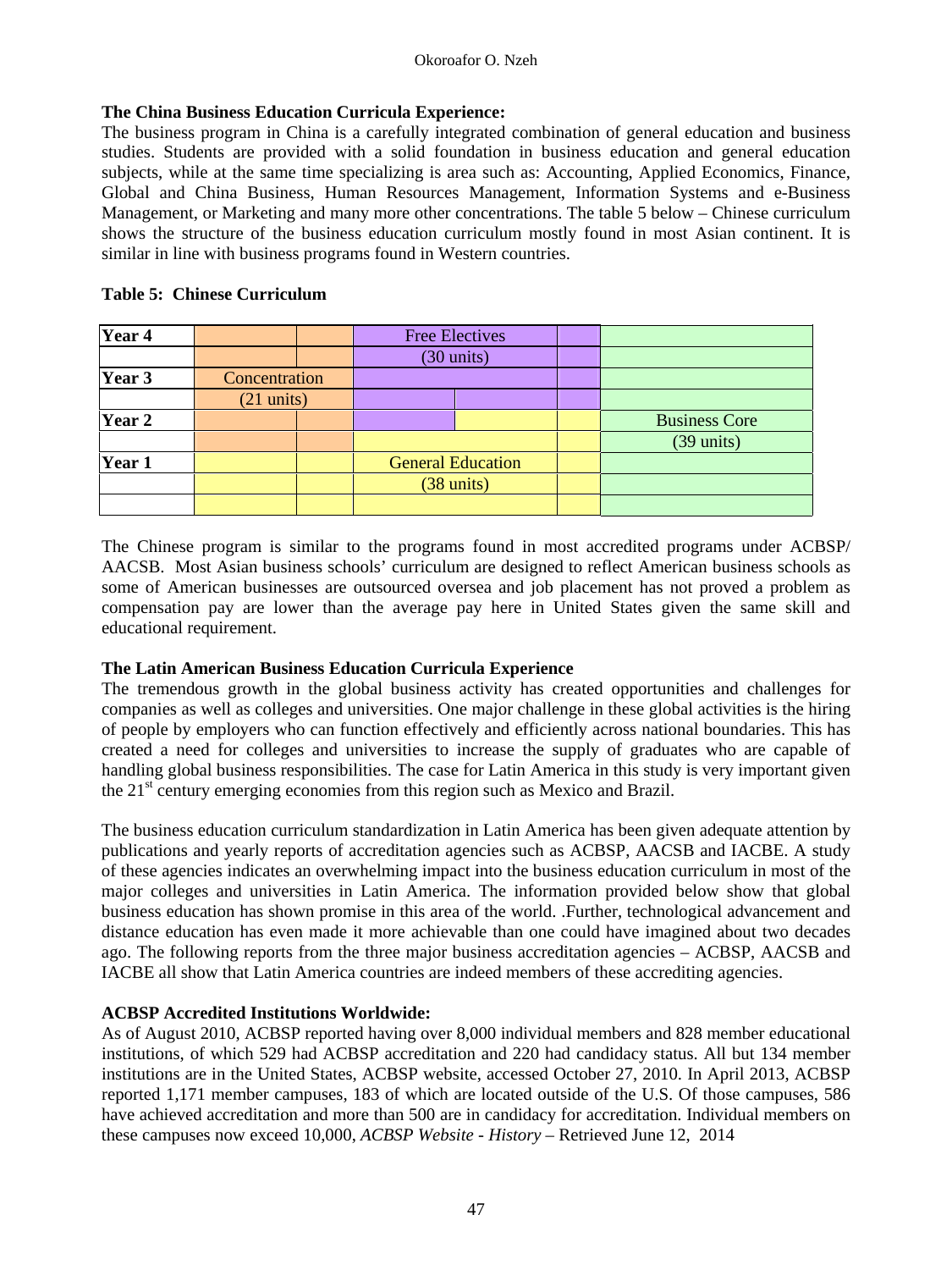#### **AACSB Accredited Institutions Worldwide:**

As of May 2014, 711 schools have achieved AACSB Accreditation throughout 45 countries and territories. 182 accounting programs are AACSB Accredited throughout 7 countries and territories offering business degrees worldwide). 182 accounting programs are AACSB Accredited throughout 7 countries and territories. AACSB Membership should not be confused with AACSB Accreditation. All Accredited schools are members of AACSB, but not all members are Accredited. AACSB has 1,333 member business schools in 84 countries and territories, - Retrieved June 12, 2014 http://en.wikipedia.org/wiki/Association to Advance Collegiate Schools of Business

### **IACBE Accredited Institutions Worldwide:**

The IACBE accredits associate's, bachelor's, master's, and doctoral-level degree programs in business and business-related fields at institutions with bachelor's and/or graduate degree programs throughout the world. It is based in Olathe, Kansas, United States, with member institutions in more than 20 countries throughout the world with 169 accredited members with a total of 1,085 accredited programs. Business programs are evaluated based on the IACBE's accreditation principles, which examine eight major areas: outcomes assessment, strategic planning, curriculum, faculty, scholarly and professional activities, resources, internal and external relationships, and educational innovation – IACBE Accreditation, website: Retrieved on June 17, 2014.

## **3. Conclusion:**

This study has contributed to the internationalization of curriculum in the business education. The study demonstrated that the need to standardize the curriculum in the business education at the global level is now because of the demand by the employers to adequately staff the skilled labor needed for global pursuit. Descriptive research was used and data obtained showed an overwhelming evidence that most institutions have the business education curriculum base for a "take-off" in developing a comprehensive global business education curriculum.

While we pursue this goal, business curricula should be locally relevant; students and faculty qualifications must be appropriately matched with business program; and adequate educational resources and physical infrastructure are necessary to provide high-quality business education

## **References:**

*AACSB* The Undergraduate Common Professional Component: *www.aacsb.edu.*AACSB: Retrieved June 16, 2014.

http://en.wikipedia.org/wiki/Association to Advance Collegiate Schools of Business.

ACBSP Website - History – Retrieved June 16, 2014.

ACBSP Standard 6.1.3 Undergraduate Common Professional Component (CPC).

- Brink, Kyle E. and Smith, Clair, A Comparison of AACSB, ACBSP, and IACBE Accredited U.S. Business Programs: An Institutional Resource Perspective (2012). Business Education & Accreditation, v 4 (2) p. 1-15, 2012. Available at SSRN- http://ssrn.com/abstract=2144954.
- Froebel, F; Heinrichs, J; and Kreye, O. The New International Division of Labor. London: Cambridge University Press, 1980.
- IACBE Accreditation: International Assembly for Collegiate Business Education website. Retrieved on June 16, 2014.

Ilan Alon, John R. McIntyre – Business Education in Emerging Economies, 2006